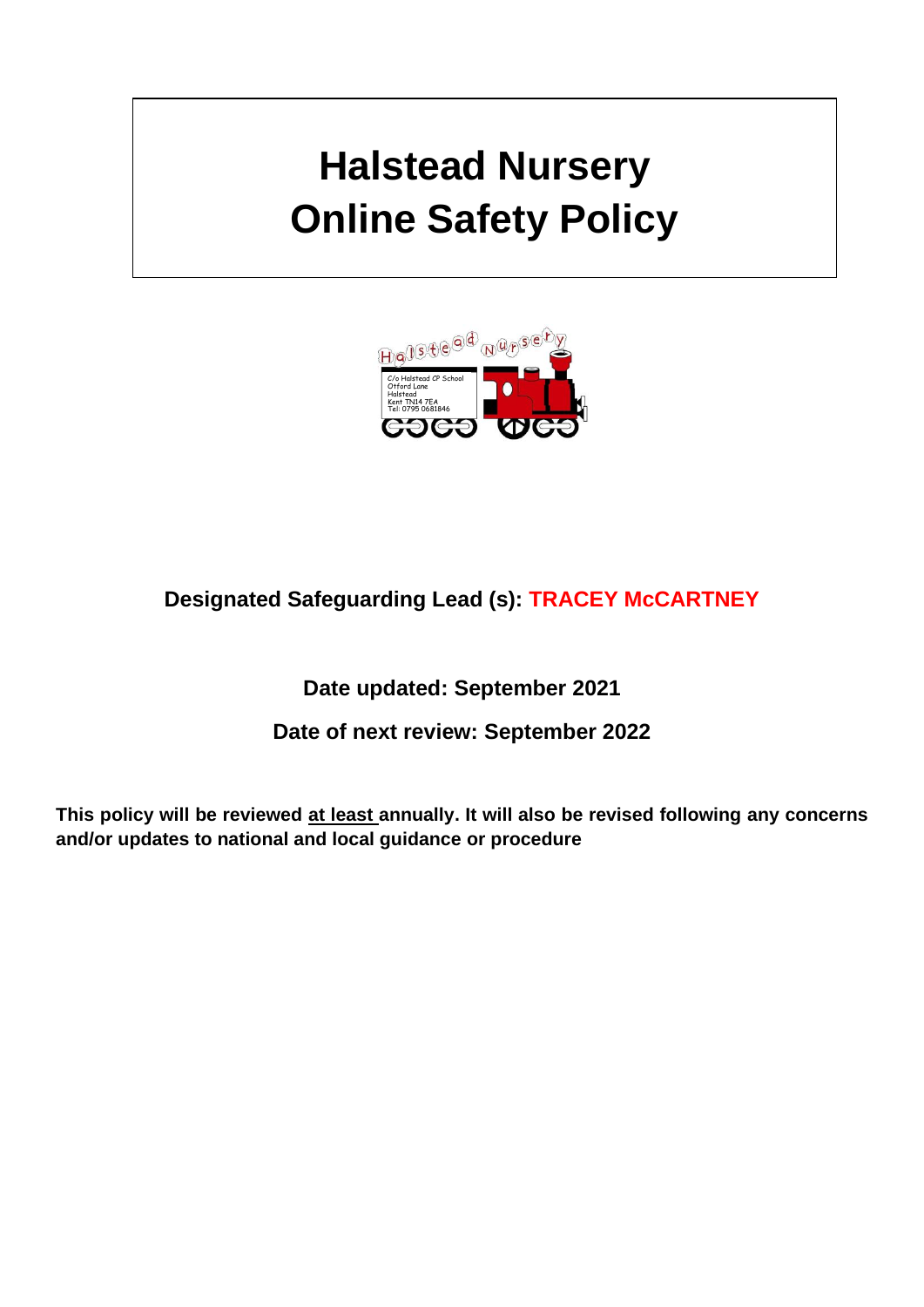#### **Halstead Nursery Online Safety Policy**

# **1. Policy Aims**

- This online safety policy has been written by Halstead Nursery, involving staff, learners and parents/carers, building on the The Education People online safety policy template, with specialist advice and input as required.
- It takes into account the DfE statutory guidance '[Keeping Children Safe in Education](https://www.gov.uk/government/publications/keeping-children-safe-in-education--2)' 2021, [Early Years and](https://www.gov.uk/government/publications/early-years-foundation-stage-framework--2)  [Foundation Stage](https://www.gov.uk/government/publications/early-years-foundation-stage-framework--2) 2021, '[Working Together to Safeguard Children](https://www.gov.uk/government/publications/working-together-to-safeguard-children--2)' 2018 and th[e Kent Safeguarding Children Board](http://www.kscb.org.uk/) procedures.
- The purpose of our online safety policy is to:
	- o Safeguard and protect all members of the Halstead Nursery community online.
	- o Identify approaches to educate and raise awareness of online safety throughout the community.
	- o Enable all staff to work safely and responsibly, to role model positive behaviour online and to manage professional standards and practice when using technology.
	- o Identify clear procedures to use when responding to online safety concerns.
- Halstead Nursery identifies that the issues classified within online safety are considerable, but can be broadly categorised into three areas of risk:
	- o **Content:** being exposed to illegal, inappropriate or harmful material
	- o **Contact:** being subjected to harmful online interaction with other users
	- o **Conduct:** personal online behaviour that increases the likelihood of, or causes, harm.

# **2. Policy Scope**

- Halstead Nursery believes that online safety is an essential part of safeguarding and acknowledges its duty to ensure that all learners and staff are protected from potential harm online.
- Halstead Nursery identifies that the internet and associated devices, such as computers, tablets, mobile phones and games consoles, are an important part of everyday life.
- Halstead Nursery believes that learners should be empowered to build resilience and to develop strategies to manage and respond to risk online.
- This policy applies to all staff including the management committee, leadership team, nursery assistants, external contractors, visitors, volunteers and other individuals who work for, or provide services on behalf of the setting (collectively referred to as "staff" in this policy) as well as learners, parents and carers.
- This policy applies to all access to the internet and use of technology, including personal devices, or where learners, staff or other individuals have been provided with setting issued devices for use off-site, such as a work laptops, tablets or mobile phones.

# **3. Links with other policies and practices**

- o This policy links with several other policies, practices and action plans including but not limited to:
- o The Code of conduct/staff behaviour policy
- o Child protection policies
- o Confidentiality policy
- o Visitor and Volunteer Acceptable use of technology policy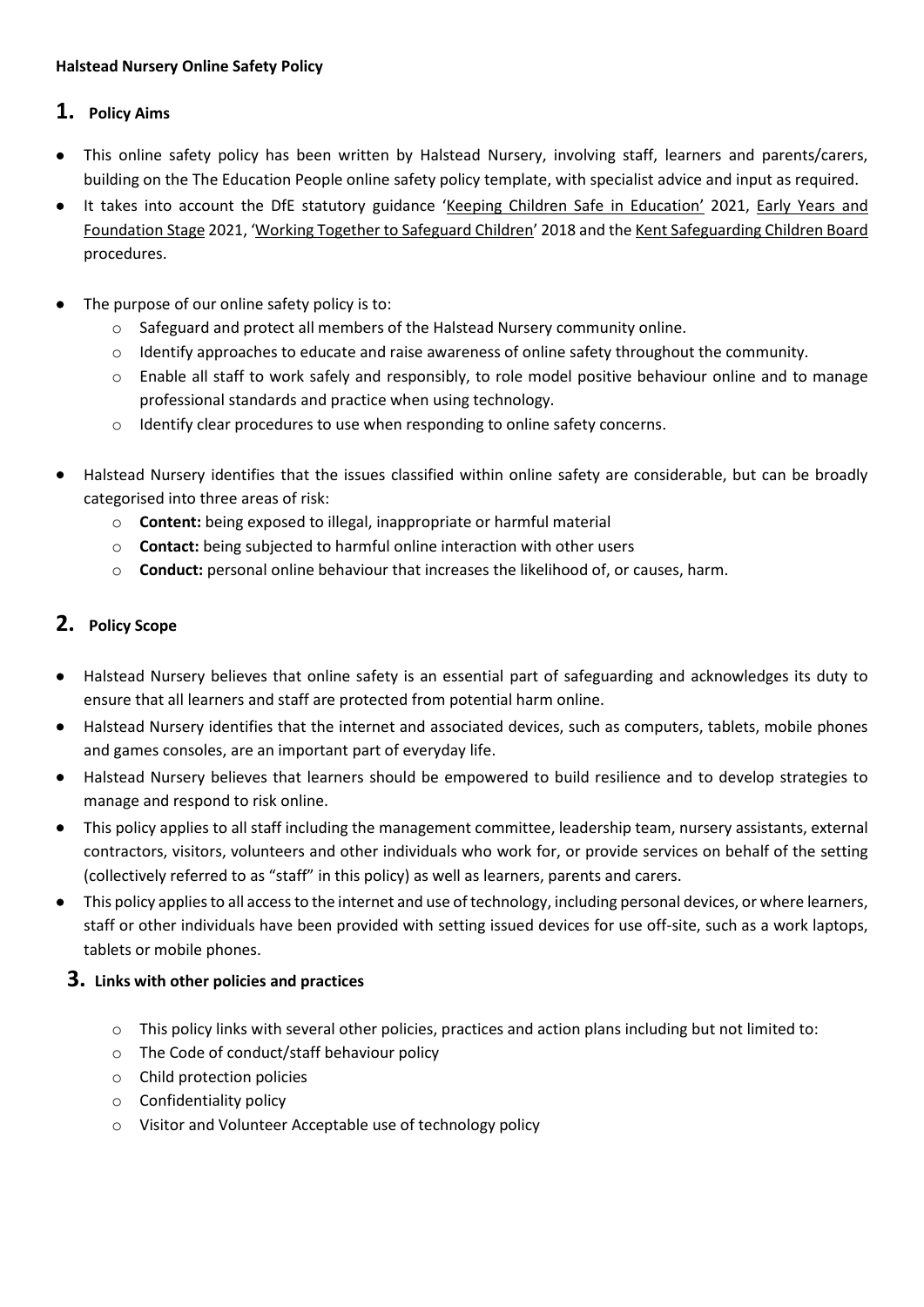# **4. Monitoring and Review**

- Technology in this area evolves and changes rapidly. Halstead Nursery will review this policy at least annually. The policy will also be revised following any national or local policy requirements, any child protection concerns or any changes to the technical infrastructure
- We will regularly monitor internet use and evaluate online safety mechanisms to ensure that this policy is consistently applied.
- To ensure they have oversight of online safety, our Designated Safeguarding Lead will be informed of online safety concerns, as appropriate.
- Any issues identified via monitoring will be incorporated into our action planning.

# **5. Roles and Responsibilities**

- The Designated Safeguarding Lead (DSL) TRACEY McCARTNEY has lead responsibility for online safety.
- Halstead Nursery recognises that all members of the community have important roles and responsibilities to play with regards to online safety.

#### **The leadership and management team will:**

- Ensure that online safety is viewed as a safeguarding issue and that practice is in line with national and local recommendations and requirements.
- Ensure there are appropriate and up-to-date policies regarding online safety; including a staff code of conduct.
- Ensure that suitable and appropriate filtering and monitoring systems are in place and work with technical staff to monitor the safety and security of our systems and networks.
- Ensure that online safety is embedded within a progressive curriculum, which enables all learners to develop an age-appropriate understanding of online safety.
- Support the DSL and any deputies by ensuring they have sufficient time and resources to fulfil their online safety responsibilities.
- Ensure there are robust reporting channels for the community to access regarding online safety concerns, including internal, local and national support.
- Ensure that appropriate risk assessments are undertaken regarding the safe use of technology.
- Audit and evaluate online safety practice to identify strengths and areas for improvement.

# **The Designated Safeguarding Lead (DSL) will:**

- Act as a named point of contact on all online safeguarding issues and liaise with other members of staff or other agencies, as appropriate.
- Work alongside deputy DSLs to ensure online safety is recognised as part of the settings safeguarding responsibilities and that a coordinated approach is implemented.
- Ensure all members of staff receive regular, up-to-date and appropriate online safety training.
- Access regular and appropriate training and support to ensure they understand the unique risks associated with online safety and have the relevant knowledge and up to date required to keep learners safe online.
- Access regular and appropriate training and support to ensure they recognise the additional risks that learners with SEN and disabilities (SEND) face online.
- Keep up-to-date with current research, legislation and trends regarding online safety and communicate this with the community, as appropriate.
- Work with staff to coordinate participation in local and national events to promote positive online behaviour, such as Safer Internet Day.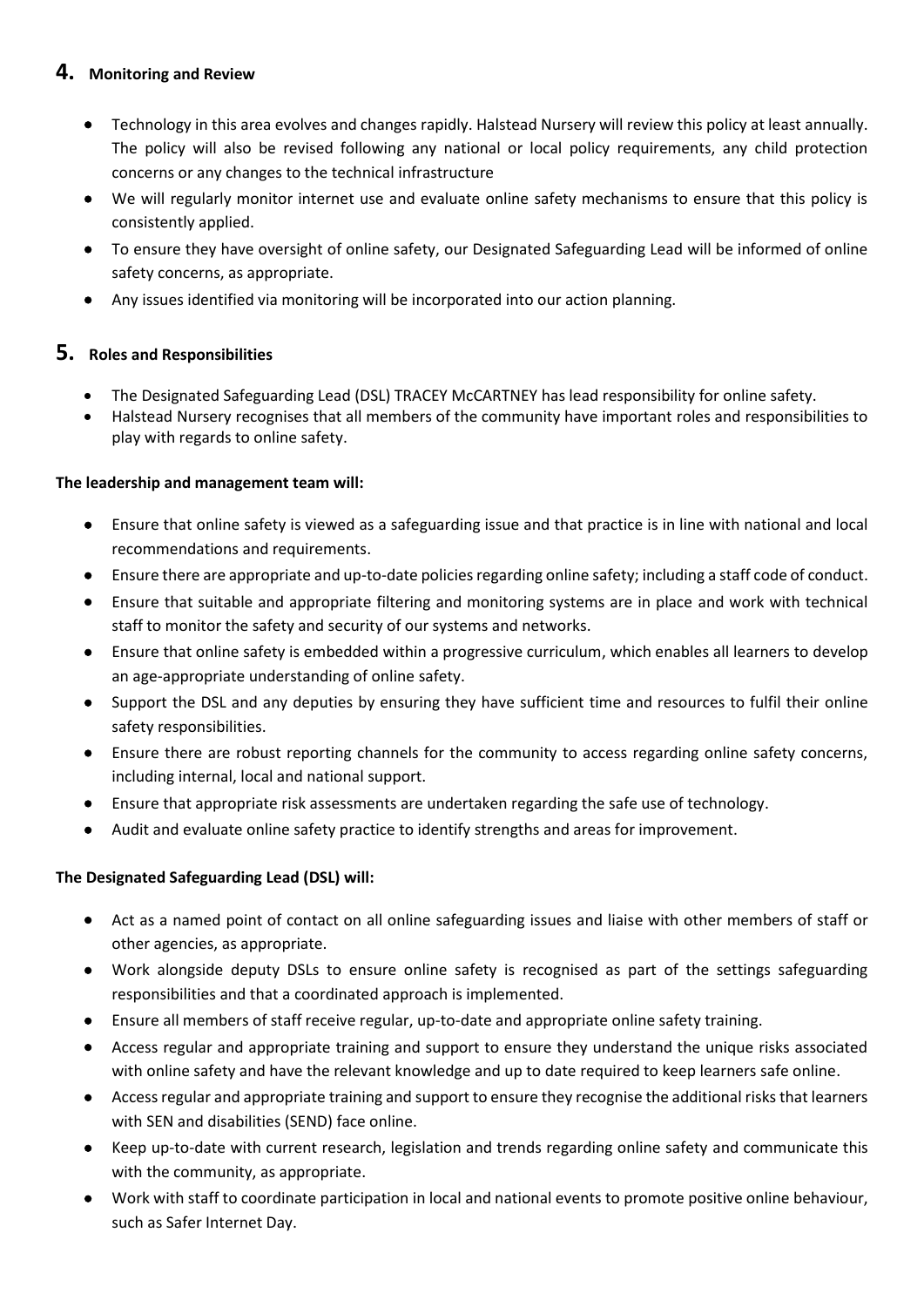- Ensure that online safety is promoted to parents, carers and the wider community, through a variety of channels and approaches.
- Maintain records of online safety concerns, as well as actions taken, as part of the settings safeguarding recording mechanisms.
- Monitor online safety incidents to identify gaps and trends, and use this data to update the education response, policies and procedures.
- Report online safety concerns, as appropriate, to the setting management committee.
- Work with the leadership team to review and update online safety policies on a regular basis (at least annually) with stakeholder input.

#### **It is the responsibility of all members of staff to:**

- Contribute to the development of online safety policies.
- Read and adhere to the online safety policy and acceptable use policies.
- Take responsibility for the security of setting systems and the data they use or have access to.
- Model good practice when using technology and maintain a professional level of conduct in their personal use of technology, both on and off site.
- Embed online safety education in curriculum delivery, wherever possible.
- Have an awareness of a range of online safety issues and how they may be experienced by the children in their care.
- Identify online safety concerns and take appropriate action by following the settings safeguarding policies and procedures.
- Know when and how to escalate online safety issues, including signposting to appropriate support, internally and externally.
- Take personal responsibility for professional development in this area.

#### **It is the responsibility of learners (at a level that is appropriate to their individual age and ability) to:**

- Engage in age appropriate online safety education opportunities.
- Contribute to the development of online safety policies.
- Read and adhere to the acceptable use policies.
- Respect the feelings and rights of others both on and offline.
- Take responsibility for keeping themselves and others safe online.
- Seek help from a trusted adult, if there is a concern online, and support others to do the same.

#### **It is the responsibility of parents and carers to:**

- Read the acceptable use policies and encourage their children to adhere to them.
- Support our online safety approaches by discussing online safety issues with their children and reinforcing appropriate and safe online behaviours at home.
- Role model safe and appropriate use of technology and social media.
- Abide by the acceptable use policies.
- Identify changes in behaviour that could indicate that their child is at risk of harm online.
- Seek help and support from the setting, or other appropriate agencies, if they or their child encounter risk or concerns online.
- Contribute to the development of the online safety policies.
- Use our systems, such as Tapestry learning journals safely and responsibly.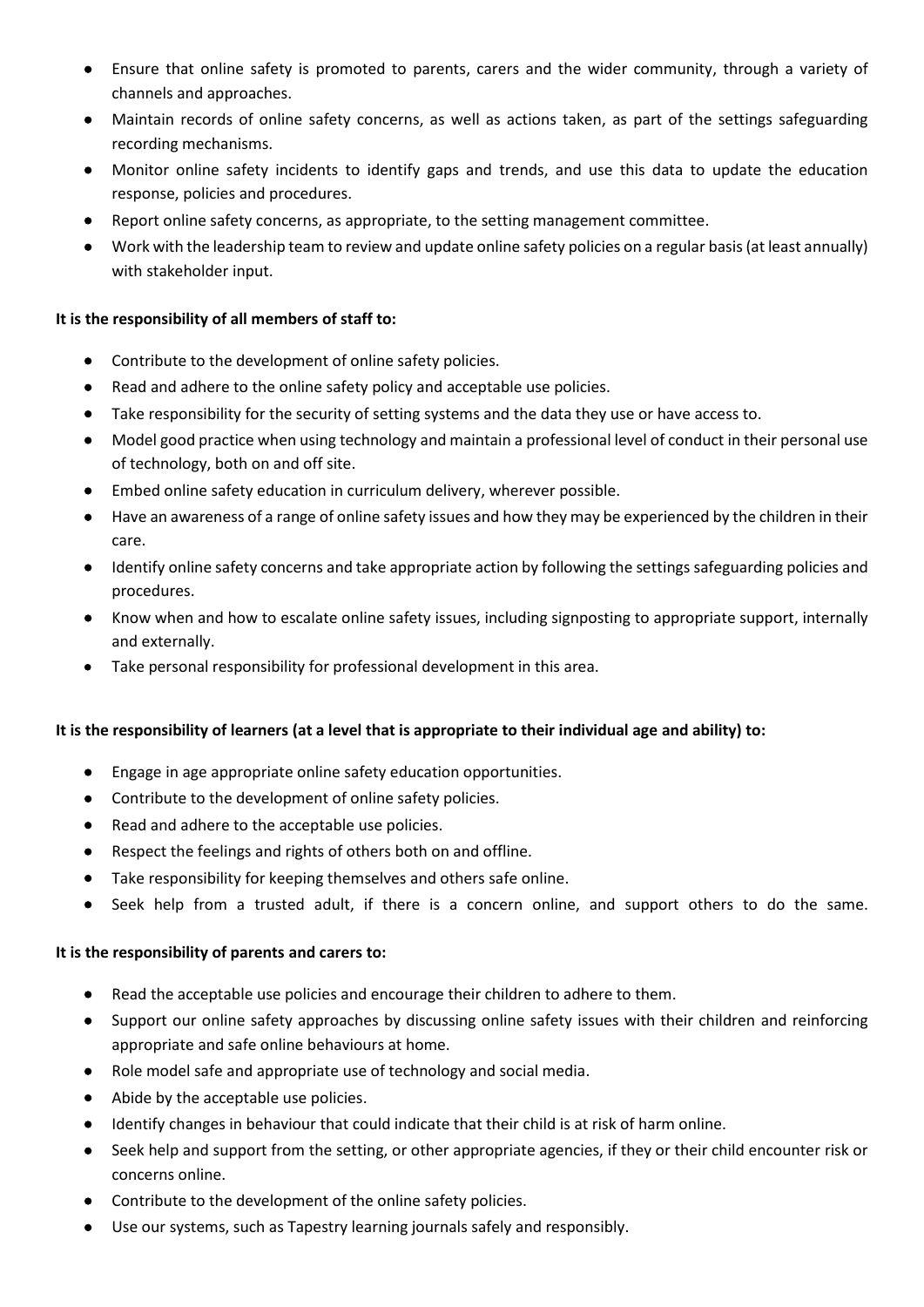• Take responsibility for their own awareness in relation to the risks and opportunities posed by new and emerging technologies.

# **6. Education and Engagement Approaches**

#### **Education and engagement with learners**

- The setting will establish and embed a progressive online safety curriculum to raise awareness and promote safe and responsible internet use amongst learners by:
	- o Ensuring education regarding safe and responsible use precedes internet access.
	- o Reinforcing online safety messages whenever technology or the internet is in use.
	- o Educating learners in the effective and safe use of the internet.
- The setting will support learners to read and understand the acceptable use policies in a way which suits their age and ability by:
	- o Informing learners that network and internet use will be monitored for safety and security purposes and in accordance with legislation.
	- o Rewarding positive use of technology.
	- o Using support, such as external visitors, where appropriate, to complement and support our internal online safety education approaches.

#### **Vulnerable Learners**

- Halstead Nursery recognises that some learners are more vulnerable online due to a range of factors. This may include, but is not limited to children in care, children with Special Educational Needs and Disabilities (SEND) or mental health needs, children with English as an additional language (EAL) and children experiencing trauma or loss.
- Halstead Nursery will ensure that differentiated and ability appropriate online safety education, access and support is provided to vulnerable learners.
- When implementing an appropriate online safety policy and curriculum Halstead Nursery will seek input from specialist staff as appropriate, including the SENCO.

# **Training and engagement with staff**

We will:

- Provide and discuss the online safety policy and procedures with all members of staff as part of induction.
- Provide up-to-date and appropriate online safety training for all staff on a regular basis, with at least annual updates.
	- o This will cover the potential risks posed to learners (Content, Contact and Conduct) as well as our professional practice expectations.
- Recognise the expertise staff build by undertaking safeguarding training and managing safeguarding concerns and provide opportunities for staff to contribute to and shape online safety policies and procedures.
- Make staff aware that our IT systems are monitored, and that activity can be traced to individual users; staff will be reminded to behave professionally and in accordance with our policies when accessing our systems and devices.
- Make staff aware that their online conduct outside of the setting, including personal use of social media, could have an impact on their professional role and reputation.
- Highlight useful educational resources and tools which staff should use, according to the age and ability of the learners.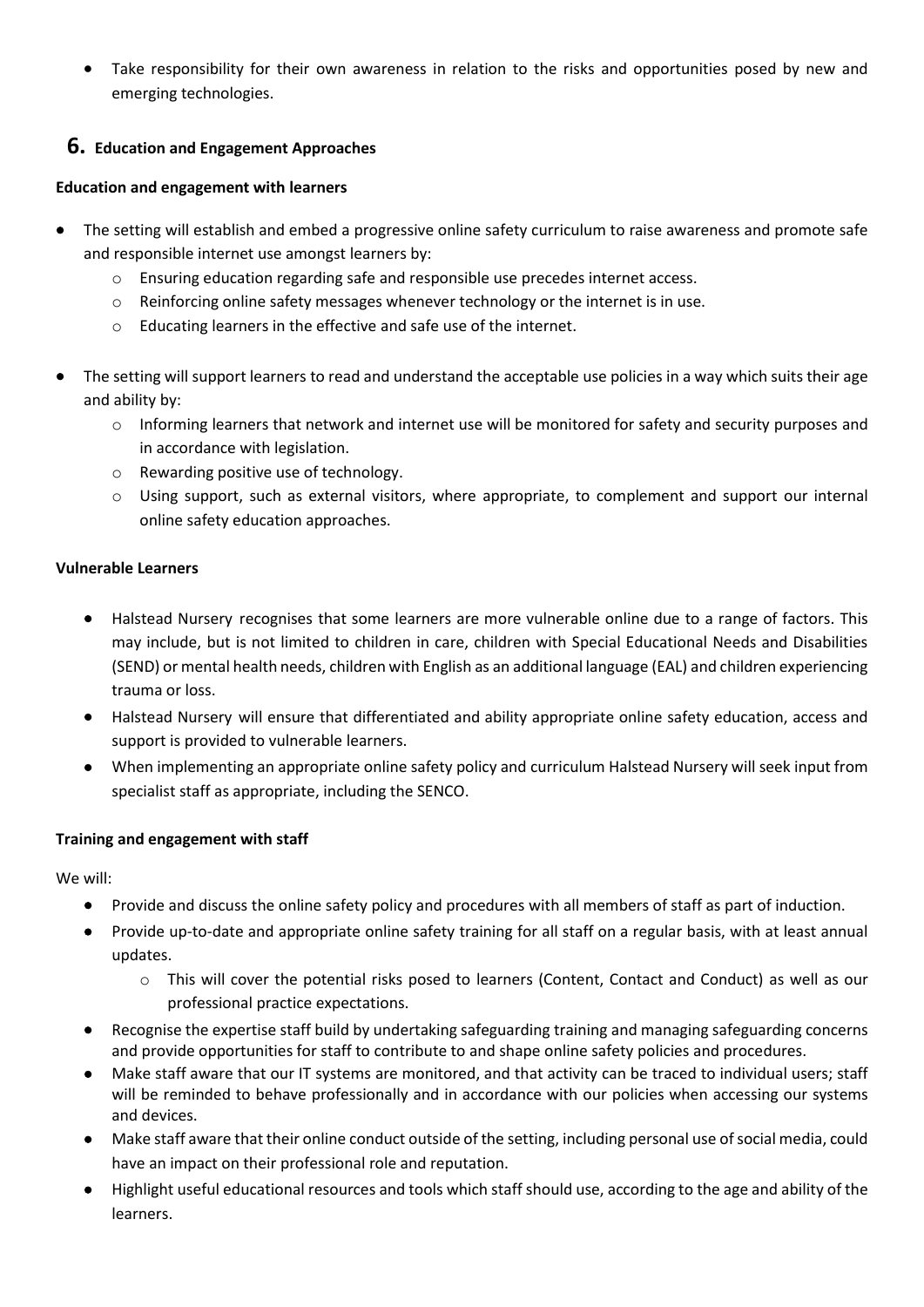• Ensure all members of staff are aware of the procedures to follow regarding online safety concerns affecting learners, colleagues or other members of the community.

#### **Awareness and engagement with parents and carers**

- Halstead Nursery recognises that parents and carers have an essential role to play in enabling children and young people to become safe and responsible users of the internet and associated technologies.
- We will build a partnership approach to online safety with parents and carers by:
	- o Providing information and guidance on online safety in a variety of formats.
	- o Drawing their attention to the online safety policy and expectations in newsletters, letters, our prospectus and on our website.
	- o Requesting that they read online safety information as part of joining our community.
	- o Requiring them to read our acceptable use policies and discuss the implications with their children.

# **7. Reducing Online Risks**

- Halstead Nursery recognises that the internet is a constantly changing environment with new apps, devices, websites and material emerging at a rapid pace.
- We will:
	- o Regularly review the methods used to identify, assess and minimise online risks.
	- $\circ$  Examine emerging technologies for educational benefit and undertake appropriate risk assessments before use in the setting is permitted.
	- o Ensure that appropriate filtering and monitoring is in place and take all reasonable precautions to ensure that users can only access appropriate material.
	- o Due to the global and connected nature of the internet, it is not possible to guarantee that unsuitable material cannot be accessed via our computers or devices.
- All members of the community are made aware of our expectations regarding safe and appropriate behaviour online and the importance of not posting any content, comments, images or videos which could cause harm, distress or offence to members of the community. This is clearly highlighted through a variety of education and training approaches.

# **8. Safer Use of Technology**

# **Classroom Use**

- Halstead Nursery uses a wide range of technology. This includes access to:
	- o laptops and other digital devices
	- o Internet which may include search engines and educational websites
	- o Learning platforms (for staff training)
	- o Email
	- o Digital cameras and video cameras
- All setting owned devices will be used in accordance with our acceptable use policies and with appropriate safety and security measures in place.
- Members of staff will always evaluate websites, tools and apps fully before use in the classroom or recommending for use at home.
- The setting will use age appropriate search tools following an informed risk assessment, to identify which tool best suits the needs of our community.
	- o *This may include Google Safe Search or CBBC safe search*.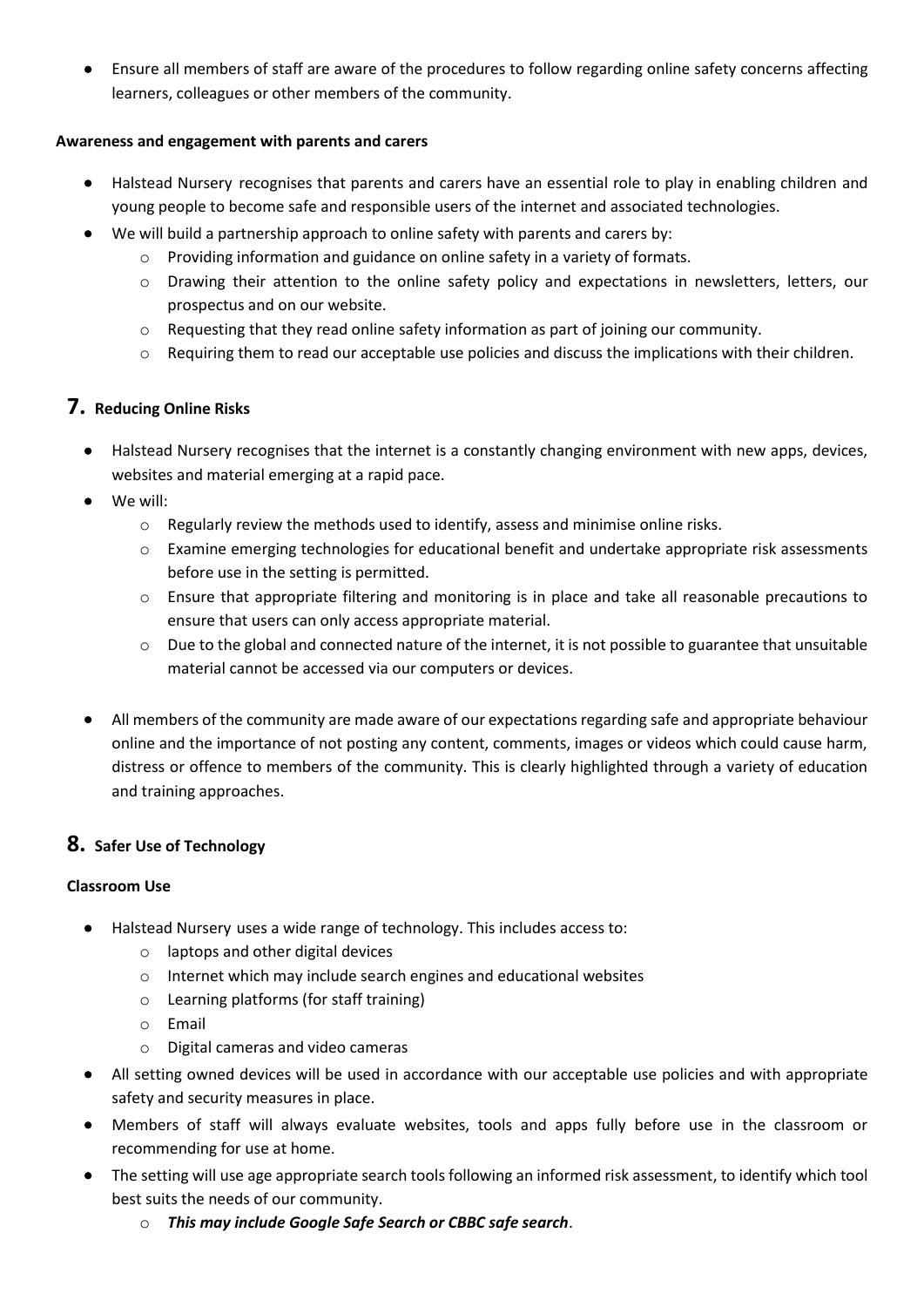- We will ensure that the use of internet-derived materials, by staff and learners complies with copyright law and acknowledge the source of information.
- Supervision of learners will be appropriate to their age and ability.
	- o **Early Years Foundation Stage**
		- Access to the internet will be by adult demonstration, with occasional directly supervised access to specific and approved online materials, which supports the learning outcomes planned for the learners age and ability.

#### **Decision Making**

- Halstead Nursery management committee and leaders have ensured that our setting has age and ability appropriate filtering and monitoring in place, to limit learner's exposure to online risks.
- The management committee and leaders are aware of the need to prevent "over blocking", as that may unreasonably restrict what can be taught, with regards to online activities and safeguarding.
- Our decision regarding filtering and monitoring has been informed by a risk assessment, considering our specific needs and circumstances.
- Changes to the filtering and monitoring approach will be risk assessed by staff with educational and technical experience and, where appropriate, with consent from the leadership team; all changes to the filtering policy are logged and recorded.
- The leadership team will ensure that regular checks are made to ensure that the filtering and monitoring methods are effective and appropriate.
- All members of staff are aware that they cannot rely on filtering and monitoring alone to safeguard learners; effective classroom management and regular education about safe and responsible use is essential.

#### **Filtering**

- Education broadband connectivity is provided through the school internet provider, E.I.S.
- We use their filtering system which blocks sites which can be categorised as: pornography, racial hatred, extremism, gaming and sites of an illegal nature. The filtering system blocks all sites on the [Internet Watch](https://www.iwf.org.uk/)  [Foundation](https://www.iwf.org.uk/) (IWF) list.
- We work with E.I.S to ensure that our filtering policy is continually reviewed.
- If learners discover unsuitable sites:
	- o The member of staff supporting them will report the concern (including the URL of the site if possible) to the DSL (or deputy).
	- o The breach will be recorded and escalated as appropriate.
	- o Parents/carers will be informed of filtering breaches involving their child.
- Any material believed to be illegal will be reported immediately to the appropriate agencies, such as the IWF, Kent Police or CEOP.

# **Monitoring**

- We will appropriately monitor internet use on all setting owned or provided internet enabled devices.
- If a concern is identified via monitoring approaches we will:
	- o Ensure that our DSL (or deputy) is noted immediately for action to be taken.
- All users will be informed that use of our systems can be monitored and that all monitoring will be in line with data protection, human rights and privacy legislation.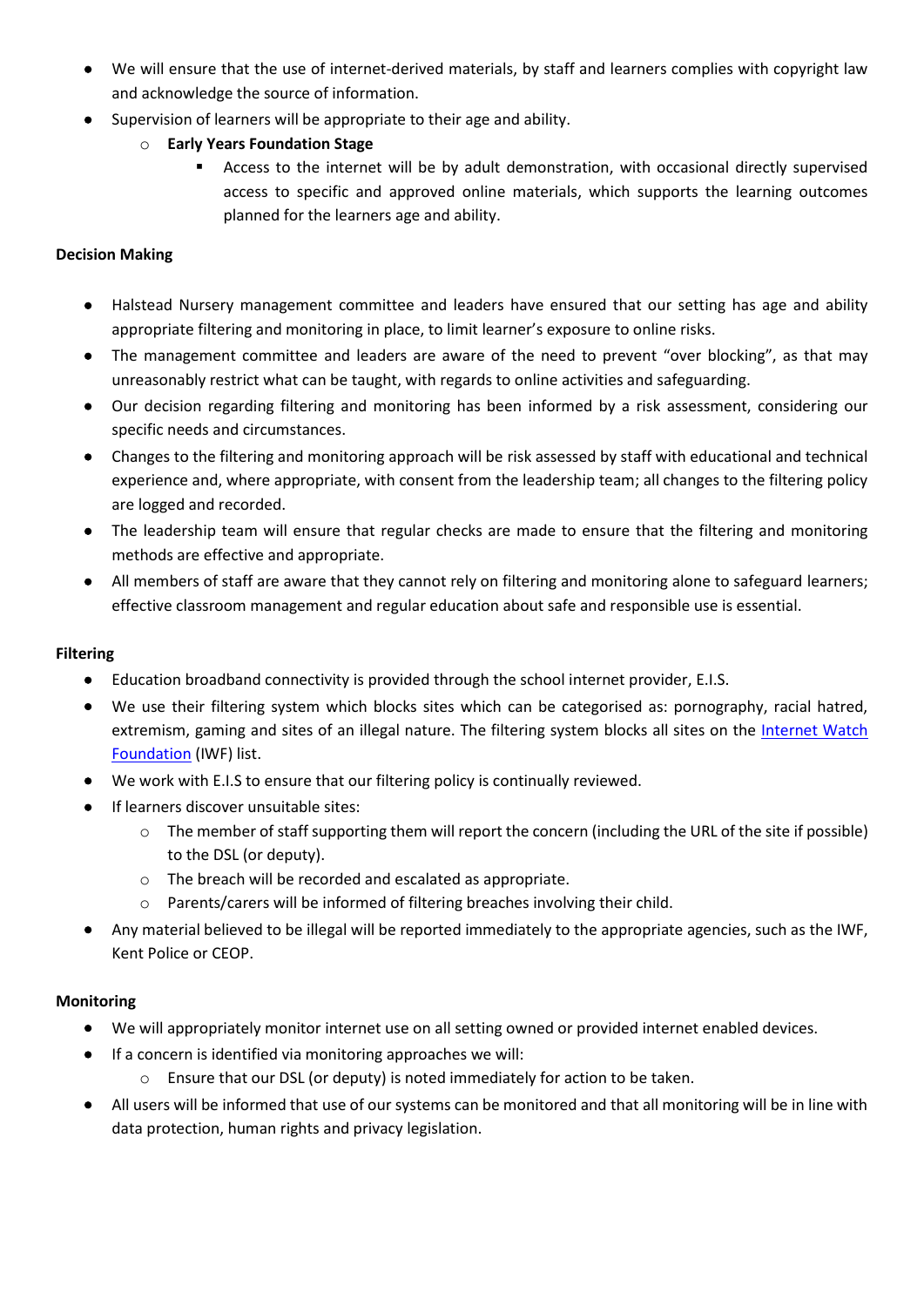#### **Managing Personal Data Online**

• Personal data will be recorded, processed, transferred and made available online in accordance with General Data Protection Regulations and Data Protection legislation.

#### **Security and Management of Information Systems**

- We take appropriate steps to ensure the security of our information systems, including:
	- o Virus protection being updated regularly.
	- o Encryption for personal data sent over the Internet or taken off site (such as via portable media storage) or access via appropriate secure remote access systems.
	- $\circ$  Not using portable media without specific permission; portable media will be checked by an anti-virus /malware scan before use.
	- o Not downloading unapproved software to work devices or opening unfamiliar email attachments.
	- o Regularly checking files held on our network,
	- o The appropriate use of user logins and passwords to access our network.
	- o All users are expected to log off or lock their screens/devices if systems are unattended.

#### **Password/Pin number policy**

- All members of staff will have their own unique username and private password or pin number to access our systems; members of staff are responsible for keeping their password private.
- We require all users to:
	- o Use strong passwords for access into our system.
	- o Change their passwords annually.
	- o Always keep their password private; users must not share it with others or leave it where others can find it.
	- o Not to login as another user at any time.

#### **7.5 Managing the Safety of our Website**

- We will ensure that information posted on our website meets the requirements as identified by the Department for Education (DfE).
- We will ensure that our website complies with guidelines for publications including: accessibility; data protection; respect for intellectual property rights; privacy policies and copyright.
- Staff or learner's personal information will not be published on our website; the contact details on the website will be our setting address, email and telephone number.
- The administrator account for our website will be secured with an appropriately strong password.
- We will post appropriate information about safeguarding, including online safety, on our website for members of the community.

#### **7.6 Publishing Images and Videos Online**

• We will ensure that all images and videos shared online are used in accordance with the associated polices, including (but not limited to) the: cameras and image use, data security, acceptable use policies, codes of conduct/behaviour, social media and use of personal devices and mobile phones.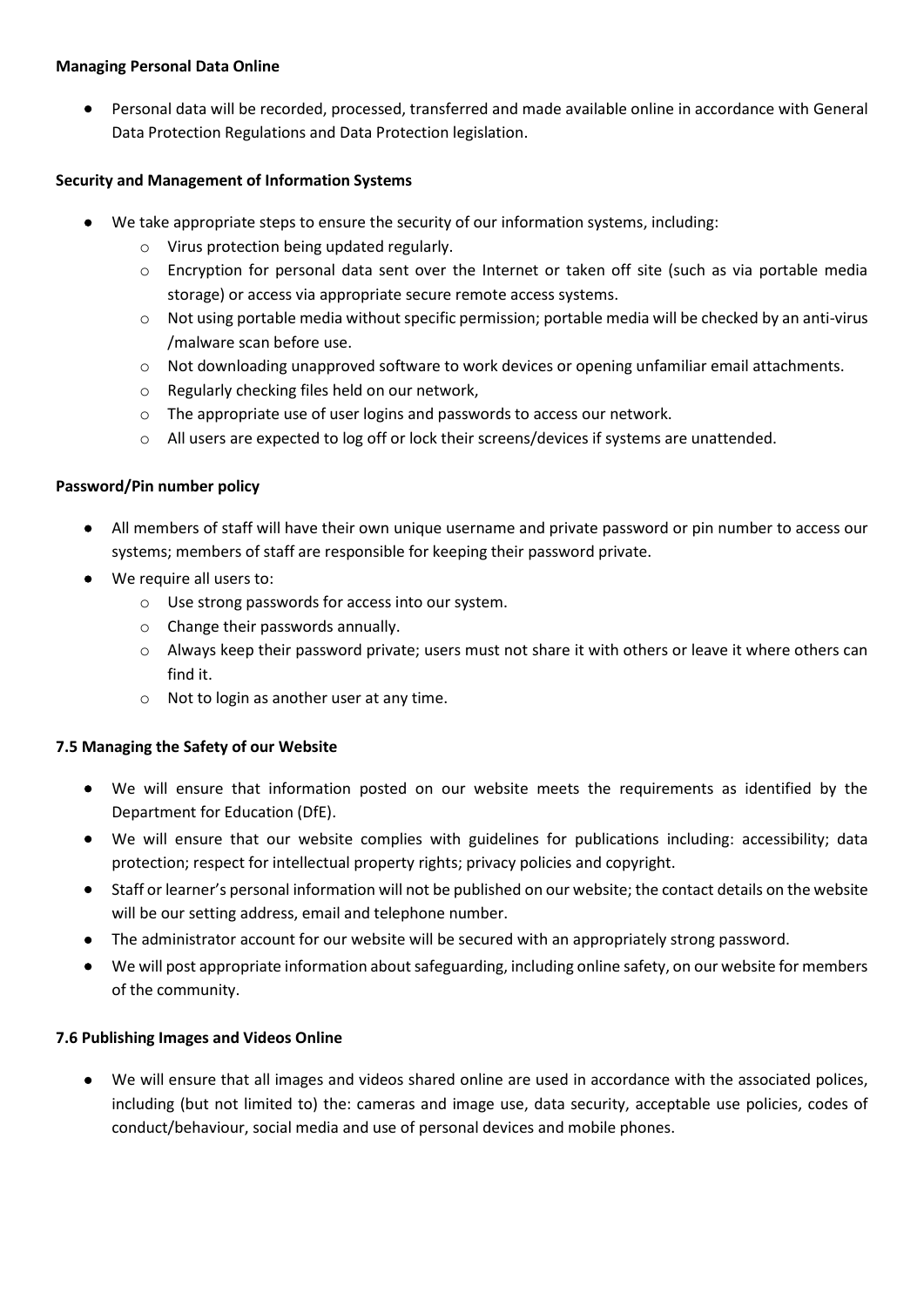#### **7.7 Managing Email**

- Access to our email systems will always take place in accordance with data protection legislation and in line with other policies, including confidentiality, acceptable use policies and the code of conduct/behaviour policy.
	- o The forwarding of any chain messages/emails is not permitted.
	- o Spam or junk mail will be blocked and reported to the email provider.
	- $\circ$  Any electronic communication which contains sensitive or personal information will only be sent using secure and encrypted email.
	- o Setting email addresses and other official contact details will not be used for setting up personal social media accounts.
- Members of the community will immediately tell TRACEY McCARTNEY if they receive offensive communication, and this will be recorded in our safeguarding files/records.
- Excessive social email use can interfere with teaching and learning and will be restricted; access to external personal email accounts may be blocked on site.

#### **7.8. Staff email**

- The use of personal email addresses by staff for any official setting business is not permitted.
- Members of staff are encouraged to have an appropriate work life balance when responding to email, especially if communication is taking place between staff and parents.

#### **7.9 Management of Applications (apps) used to Record Children's Progress**

- We use Tapestry Online Learning Journals to track learners progress and share appropriate information with parents and carers.
- The Manager is ultimately responsible for the security of any data or images held of children. As such, they will ensure that the use of tracking systems is appropriately risk assessed prior to use, and that they are used in accordance with data protection legislation, including the General Data Protection Regulations (GDPR) and Data Protection legislation.
- To safeguard learner's data:
	- $\circ$  Only learner issued devices will be used for apps that record and store learners' personal details, attainment or photographs.
	- o Personal staff mobile phones or devices will not be used to access or upload content to any apps which record and store learners' personal details, attainment or images.
	- o Devices will be appropriately encrypted if taken off site, to reduce the risk of a data security breach, in the event of loss or theft.
	- o All users will be advised regarding safety measures, such as using strong passwords and logging out of systems.
	- $\circ$  Parents and carers will be informed of the expectations regarding safe and appropriate use, prior to being given access; for example, not sharing passwords or images.

#### **8. Social Media**

#### **8.1 Expectations**

- The expectations' regarding safe and responsible use of social media applies to all members of the Halstead Nursery community.
- The term social media may include (but is not limited to): blogs; wikis; social networking sites; forums; bulletin boards; online gaming; apps; video/photo sharing sites; chatrooms and instant messenger.

All members of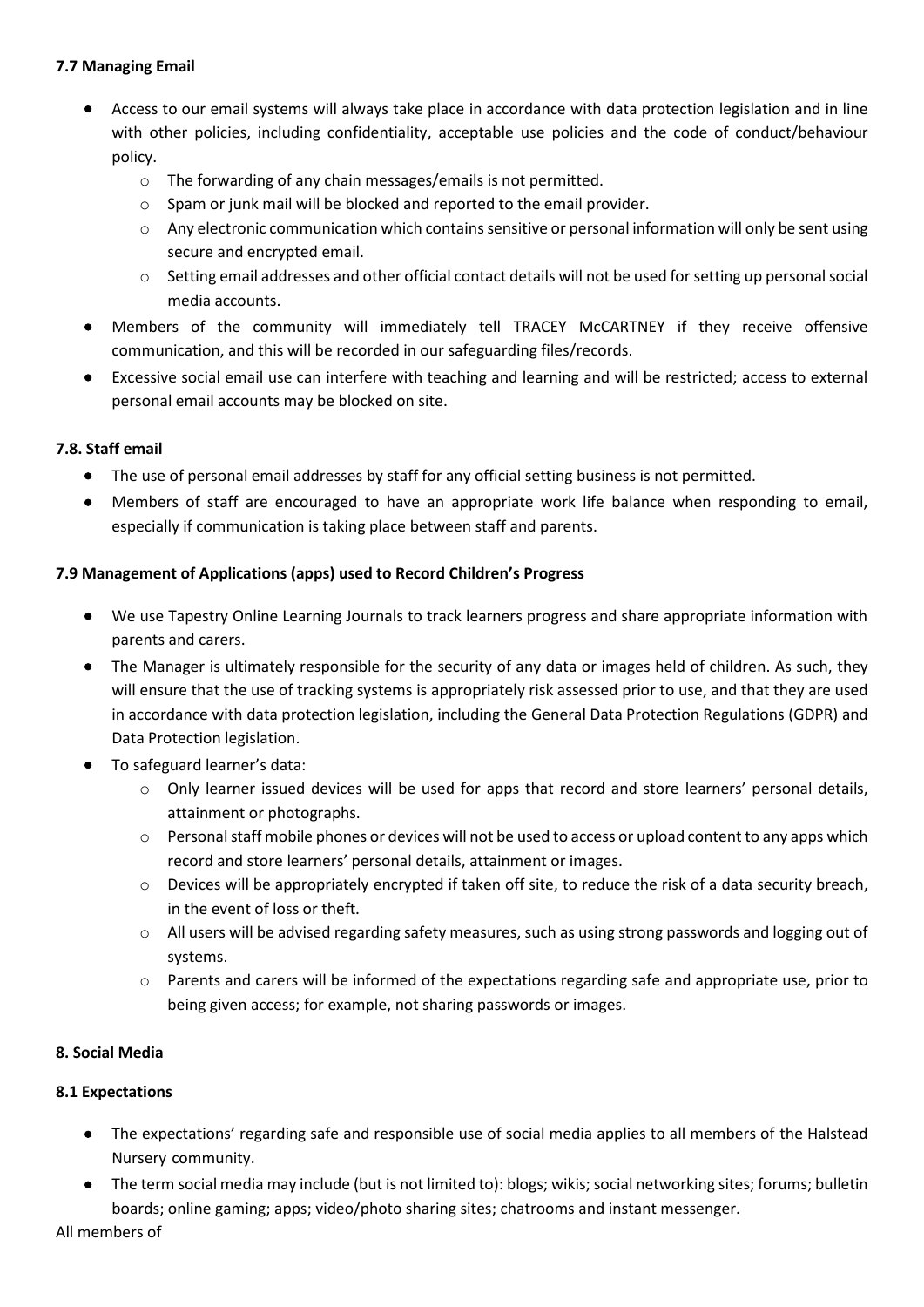• Halstead Nursery community are expected to engage in social media in a positive, safe and responsible manner.

All members of

- o Halstead Nursery community are advised not to publish specific and detailed private thoughts, concerns, pictures or messages on any social media services, especially content that may be considered threatening, hurtful or defamatory to others.
- o The use of social media during setting hours for personal use is not permitted.
- $\circ$  Inappropriate or excessive use of social media during setting hours or whilst using setting devices may result in disciplinary or legal action and/or removal of internet facilities.
- o Concerns regarding the online conduct of any member of Halstead Nursery community on social media, should be reported to the DSL and will be managed in accordance with our anti-bullying, allegations against staff, behaviour and child protection policies.

#### **8.2 Staff Personal Use of Social Media**

- The safe and responsible use of social networking, social media and personal publishing sites will be discussed with all members of staff as part of staff induction and will be revisited and communicated via regular staff training opportunities.
- Safe and professional behaviour will be outlined for all members of staff (including volunteers) as part of our code of conduct.

#### *Reputation*

- All members of staff are advised that their online conduct on social media can have an impact on their role and reputation within the setting.
	- $\circ$  Civil, legal or disciplinary action may be taken if staff are found to bring the profession or institution into disrepute, or if something is felt to have undermined confidence in their professional abilities.
- All members of staff are advised to safeguard themselves and their privacy when using social media sites. Advice will be provided to staff via staff training and by sharing appropriate guidance and resources on a regular basis. This will include (but is not limited to):
	- o Setting the privacy levels of their personal sites.
	- o Being aware of location sharing services.
	- o Opting out of public listings on social networking sites.
	- o Logging out of accounts after use.
	- o Keeping passwords safe and confidential.
	- o Ensuring staff do not represent their personal views as that of the setting.

Members of staff are encouraged not to identify themselves as employees of

- Halstead Nursery on their personal social networking accounts; this is to prevent information on these sites from being linked with the setting, and to safeguard the privacy of staff members.
- All members of staff are encouraged to carefully consider the information, including text and images, they share and post online and to ensure that their social media use is compatible with their professional role and is in accordance our policies and the wider professional and legal framework.
- Information and content that staff members have access to as part of their employment, including photos and personal information about learners and their family members or colleagues will not be shared or discussed on social media sites.
- Members of staff will notify the Leadership Team immediately if they consider that any content shared on social media sites conflicts with their role.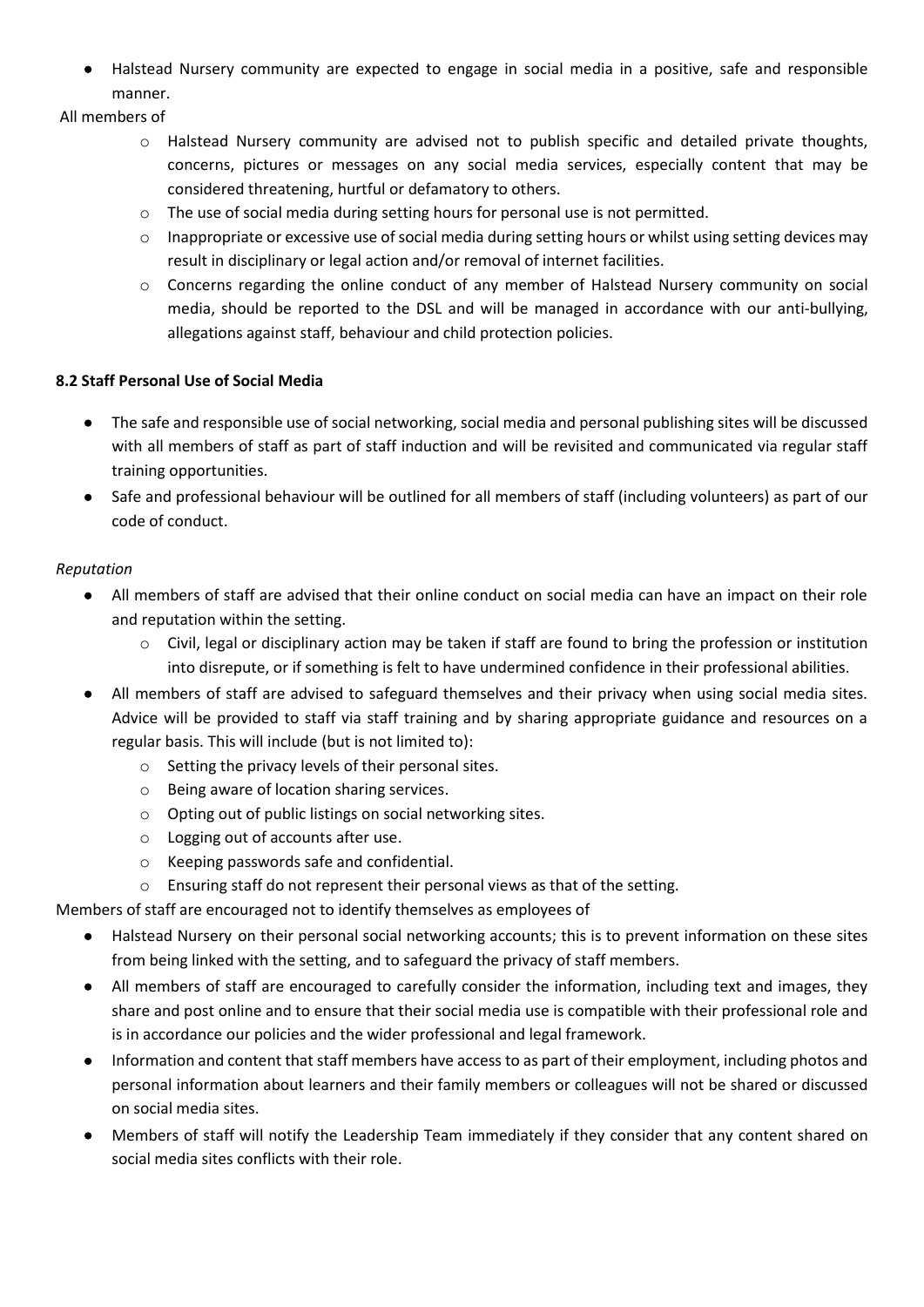*Communicating with learners and parents and carers.*

- All members of staff are advised not to communicate with or add as 'friends' any current or past learners or their family members via any personal social media sites, applications or profiles.
- Any pre-existing relationships or exemptions that may compromise this, will be discussed with the DSL.
- Staff will not use personal social media accounts to contact learners or parents, nor should any contact be accepted, except in circumstances whereby prior approval has been given by the manager.
- Any Communication from learners and parents received on personal social media accounts will be reported to the DSL (or deputy).

### **9. Use of Personal Devices and Mobile Phones**

• Halstead Nursery recognises that personal communication through mobile technologies is an accepted part of everyday life for learners, staff and parents/carers, but technologies need to be used safely and appropriately within the setting.

#### **9.1 Expectations**

- All use of personal devices (including but not limited to; tablets, games consoles and 'smart' watches) and mobile phones will take place in accordance with the law and other appropriate policies, such as anti-bullying, behaviour and child protection.
- Electronic devices of any kind that are brought onto site are the responsibility of the user.

All members of

- $\circ$  Halstead Nursery community are advised to take steps to protect their mobile phones or devices from loss, theft or damage; we accept no responsibility for the loss, theft or damage of such items on our premises.
- o All members of Halstead Nursery community are advised to use passwords/pin numbers to ensure that unauthorised calls or actions cannot be made on their phones or devices; passwords and pin numbers should be kept confidential and mobile phones and personal devices should not be shared.
- Mobile phones and personal devices are locked in the nursery office at all times when children are present.
- The sending of abusive or inappropriate messages or content via mobile phones or personal devices is forbidden by any member of the community; any breaches will be dealt with as part of our behaviour policy.
- All members of Halstead Nursery community are advised to ensure that their mobile phones and personal devices do not contain any content which may be offensive, derogatory or would otherwise contravene our behaviour or child protection policies.

#### **9.2 Staff Use of Personal Devices and Mobile Phones**

**9.3**

- Members of staff will ensure that use of personal phones and devices takes place in accordance with the law, as well as, relevant policy and procedures, such as: confidentiality, child protection, data security and their Code of Conduct.
- Staff will be advised to:
	- o Keep mobile phones and personal devices in the box provided in the nursery's locked office.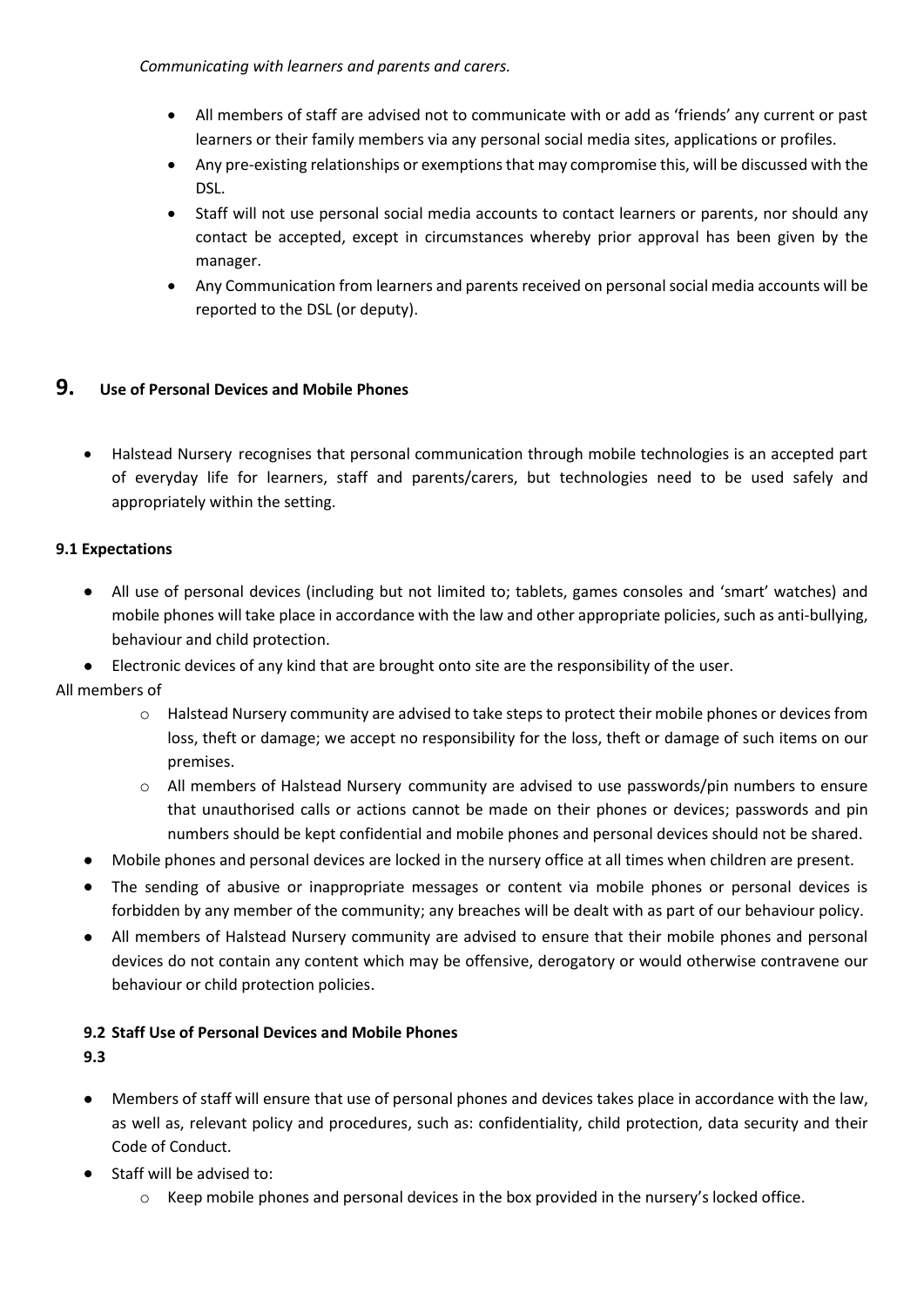- o Ensure that Bluetooth or other forms of communication (such as 'airdrop') are hidden or disabled during lesson times.
- o Not use personal devices during teaching periods, unless written or verbal permission has been given by the Manager, such as in emergency circumstances.
- $\circ$  Ensure that any content bought onto site via mobile phones and personal devices are compatible with their professional role and expectations.
- Members of staff are not permitted to use their own personal phones or devices for contacting learners or parents and carers.
	- $\circ$  Any pre-existing relationships, which could undermine this, will be discussed with the DSL (or deputy).
- Staff will not use personal devices:
	- o To take photos or videos of learners and will only use work-provided equipment for this purpose.
	- o Directly with learners and will only use work-provided equipment during lessons/educational activities.
- If a member of staff breaches our policy, action will be taken in line with our code of conduct/staff behaviour and allegations policy
	- o If a member of staff is thought to have illegal content saved or stored on a mobile phone or personal device or have committed a criminal offence, the police will be contacted.

#### **9.4 Visitors' Use of Personal Devices and mobile Phones**

- Parents/carers and visitors (including volunteers and contractors) must use their mobile phones and personal devices in accordance with our acceptable use policy and other associated policies, such as: anti-bullying, behaviour, child protection and image use.
- We will ensure appropriate signage and information is displayed and provided to inform parents, carers and visitors of expectations of use.
- Members of staff are expected to challenge visitors if they have concerns and will always inform the DSL (or deputy) of any breaches our policy.

#### **9.5 Officially provided mobile phones and devices**

- Setting mobile phones and devices will be suitably protected via a passcode/password/pin and must only be accessed or used by members of staff.
- Setting mobile phones and devices will always be used in accordance with the acceptable use policy and other relevant policies.

# **10. Responding to Online Safety Incidents and Concerns**

- All members of the community will be made aware of the reporting procedure for online safety concerns, including: breaches of filtering, youth produced sexual imagery (sexting), cyberbullying and illegal content.
- All members of the community must respect confidentiality and the need to follow the official procedures for reporting concerns.
	- o Learners, parents and staff will be informed of our complaints procedure and staff will be made aware of the whistleblowing procedure.
- We require staff, parents, carers and learners to work in partnership to resolve online safety issues.
- After any investigations are completed, we will debrief, identify lessons learnt and implement any policy or curriculum changes as required.
- If we are unsure how to proceed with an incident or concern, the DSL (or deputy) will seek advice from the Education Safeguarding Team.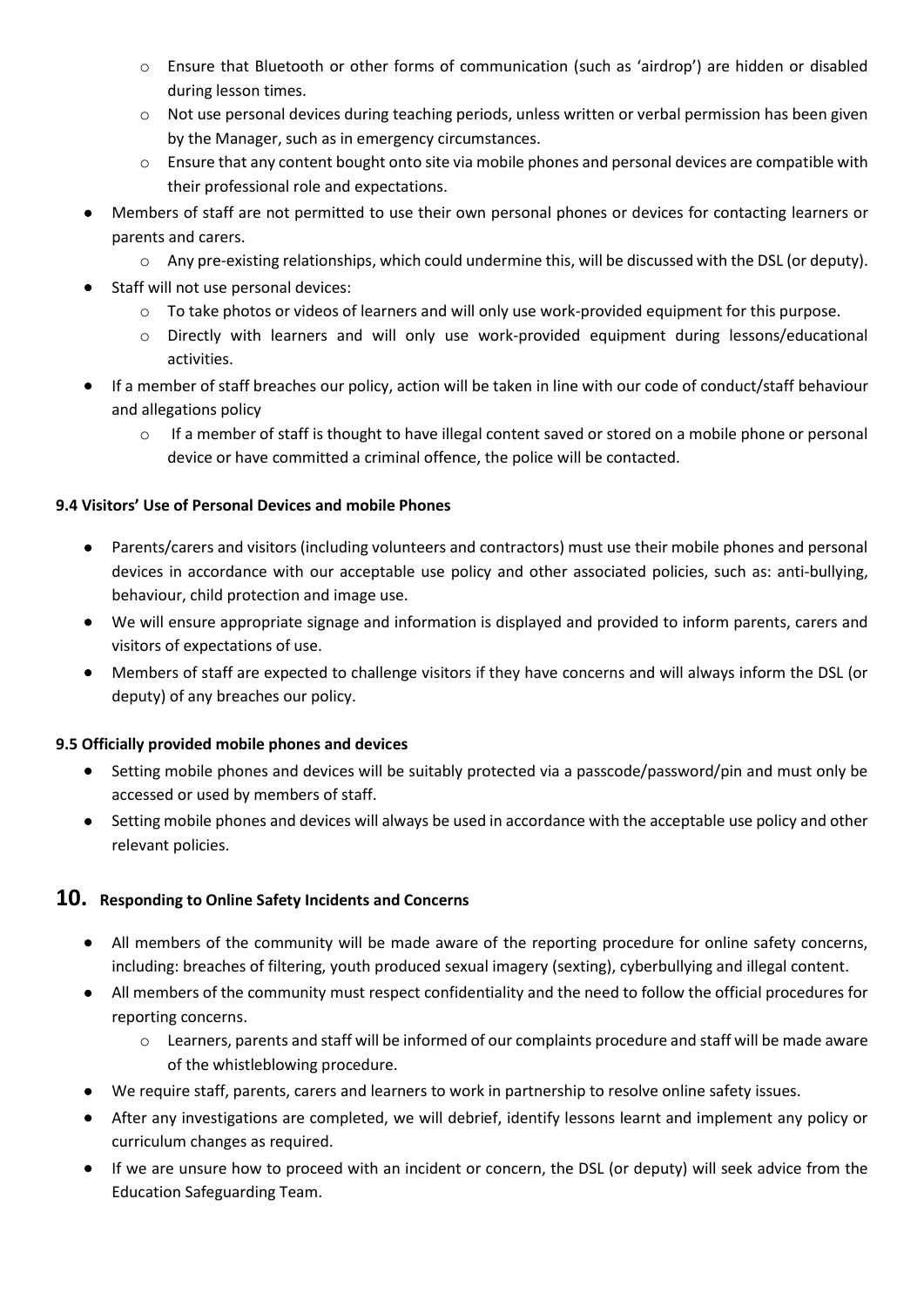- Where there is suspicion that illegal activity has taken place, we will contact the Education Safeguarding Team or Kent Police using 101, or 999 if there is immediate danger or risk of harm.
- If an incident or concern needs to be passed beyond our community (for example if other local settings are involved or the public may be at risk), the DSL will speak with Kent Police *and/or* the Education Safeguarding Team first to ensure that potential investigations are not compromised.

#### **10.1 Concerns about Learners Welfare**

- The DSL (or deputy) will be informed of any online safety incidents involving safeguarding or child protection concerns.
	- $\circ$  The DSL (or deputy) will record these issues in line with our child protection policy.
- The DSL (or deputy) will ensure that online safety concerns are escalated and reported to relevant agencies in line with the Kent Safeguarding Children Board thresholds and procedures.
- We will inform parents and carers of online safety incidents or concerns involving their child, as and when required.

#### **10.2 Staff Misuse**

- Any complaint about staff misuse will be referred to the Manager, in accordance with the allegations policy.
- Any allegations regarding a member of staff's online conduct will be discussed with the LADO (Local Authority Designated Officer).
- Appropriate action will be taken in accordance with our staff behaviour policy/code of conduct.

#### **11. Procedures for Responding to Specific Online Incidents or Concerns**

- o Immediately notify the DSL (or deputy) and act in accordance with our child protection and antibullying policies.
- $\circ$  If content is contained on learners electronic devices, they will be managed in accordance with the DfE '[searching screening and confiscation](https://www.gov.uk/government/publications/searching-screening-and-confiscation)' advice.
- $\circ$  Provide the necessary safeguards and support for all learners/parents involved, such as offering specific advice on blocking, reporting and removing online content, as well as providing appropriate counselling/pastoral support.
- $\circ$  If appropriate, make a referral to partner agencies, such as Children's Social Work Service and/or the Police.
- $\circ$  If the concern involves children and young people at a different educational setting, work in partnership with other DSLs to ensure appropriate safeguarding action is taken in the wider local community.
	- If a criminal offence has been committed, the DSL (or deputy) will discuss this with Kent Police first to ensure that investigations are not compromised.
- $\circ$  Review the handling of any incidents to ensure that best practice was implemented, and policies/procedures are appropriate.

#### **11.1 Youth Produced Sexual Imagery ("Sexting")**

- Halstead Nursery recognises youth produced sexual imagery (known as "sexting") as a safeguarding issue; all concerns will be reported to and dealt with by the DSL (or deputy).
- We will follow the advice as set out in the non-statutory UKCCIS guidance: '[Sexting in schools and colleges:](https://www.gov.uk/government/groups/uk-council-for-child-internet-safety-ukccis)  [responding to incidents and safeguarding young people'](https://www.gov.uk/government/groups/uk-council-for-child-internet-safety-ukccis) and [KSCB](http://www.kscb.org.uk/guidance/online-safety) guidance: "Responding to youth produced sexual imagery".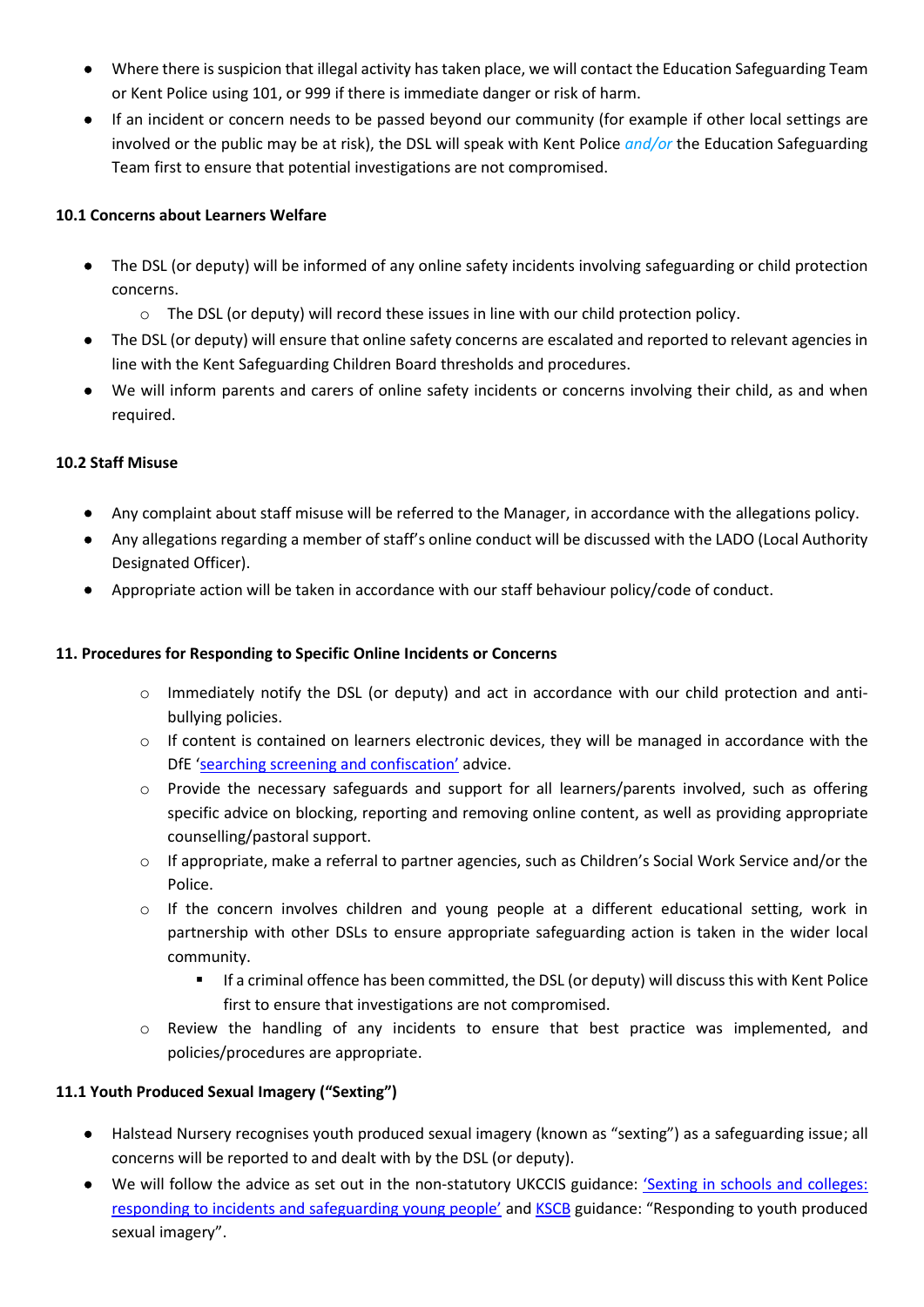- We will respond to concerns regarding youth produced sexual imagery, regardless of whether the incident took place on site or using setting provided or personal equipment.
- We will not:
	- o View any images suspected of being youth produced sexual imagery, unless there is no other possible option, or there is a clear need or reason to do so.
		- If it is deemed necessary, the image will only be viewed by the DSL (or deputy DSL) and their justification for viewing the image will be clearly documented.
	- $\circ$  Send, share, save or make copies of content suspected to be an indecent image of a child (i.e. youth produced sexual imagery) and will not allow or request learners to do so.
- If made aware of an incident involving the creation or distribution of youth produced sexual imagery, we will:
	- o Act in accordance with our child protection policies and the relevant Kent Safeguarding Child Board's procedures.
	- o Ensure the DSL (or deputy) responds in line with the '[Sexting in schools and colleges: responding to](https://www.gov.uk/government/groups/uk-council-for-child-internet-safety-ukccis)  [incidents and safeguarding young people'](https://www.gov.uk/government/groups/uk-council-for-child-internet-safety-ukccis) guidance.
	- o Store the device securely.
		- **■** If an indecent image has been taken or shared on our network or devices, we will act to block access to all users and isolate the image.
	- o Carry out a risk assessment which considers any vulnerability of learners involved; including carrying out relevant checks with other agencies.
	- $\circ$  Inform parents and carers, if appropriate, about the incident and how it is being managed.
	- o Make a referral to Children's Social Work Service and/or the Police, as deemed appropriate in line with the UKCCIS : ['Sexting in schools and colleges: responding to incidents and safeguarding young people'](https://www.gov.uk/government/groups/uk-council-for-child-internet-safety-ukccis) guidance.
	- o Provide the necessary safeguards and support for learners, such as offering counselling or pastoral support.
	- $\circ$  Implement appropriate sanctions in accordance with our behaviour policy but taking care not to further traumatise victims where possible.
	- o Consider the deletion of images in accordance with the UKCCIS: '[Sexting in schools and colleges:](https://www.gov.uk/government/groups/uk-council-for-child-internet-safety-ukccis)  [responding to incidents and safeguarding young people'](https://www.gov.uk/government/groups/uk-council-for-child-internet-safety-ukccis) guidance.
		- Images will only be deleted once the DSL has confirmed that other agencies do not need to be involved; and are sure that to do so would not place a child at risk or compromise an investigation.
	- $\circ$  Review the handling of any incidents to ensure that best practice was implemented; the leadership team will also review and update any management procedures, where necessary.

#### **11.2 Online Child Sexual Abuse and Exploitation (including child criminal exploitation)**

- Halstead Nursery will ensure that all members of the community are aware of online child sexual abuse, including: exploitation and grooming; the consequences; possible approaches which may be employed by offenders to target children and how to respond to concerns.
- Halstead Nursery recognises online child sexual abuse and exploitation (including criminal exploitation) as a safeguarding issue and, as such, all concerns will be reported to and dealt with by the DSL (or deputy).
- We will implement preventative approaches for online child sexual abuse and exploitation (including criminal exploitation) via a range of age and ability appropriate education for learners, staff and parents/carers.
- We will ensure that all members of the community are aware of the support available regarding online child sexual abuse and exploitation (including criminal exploitation), both locally and nationally.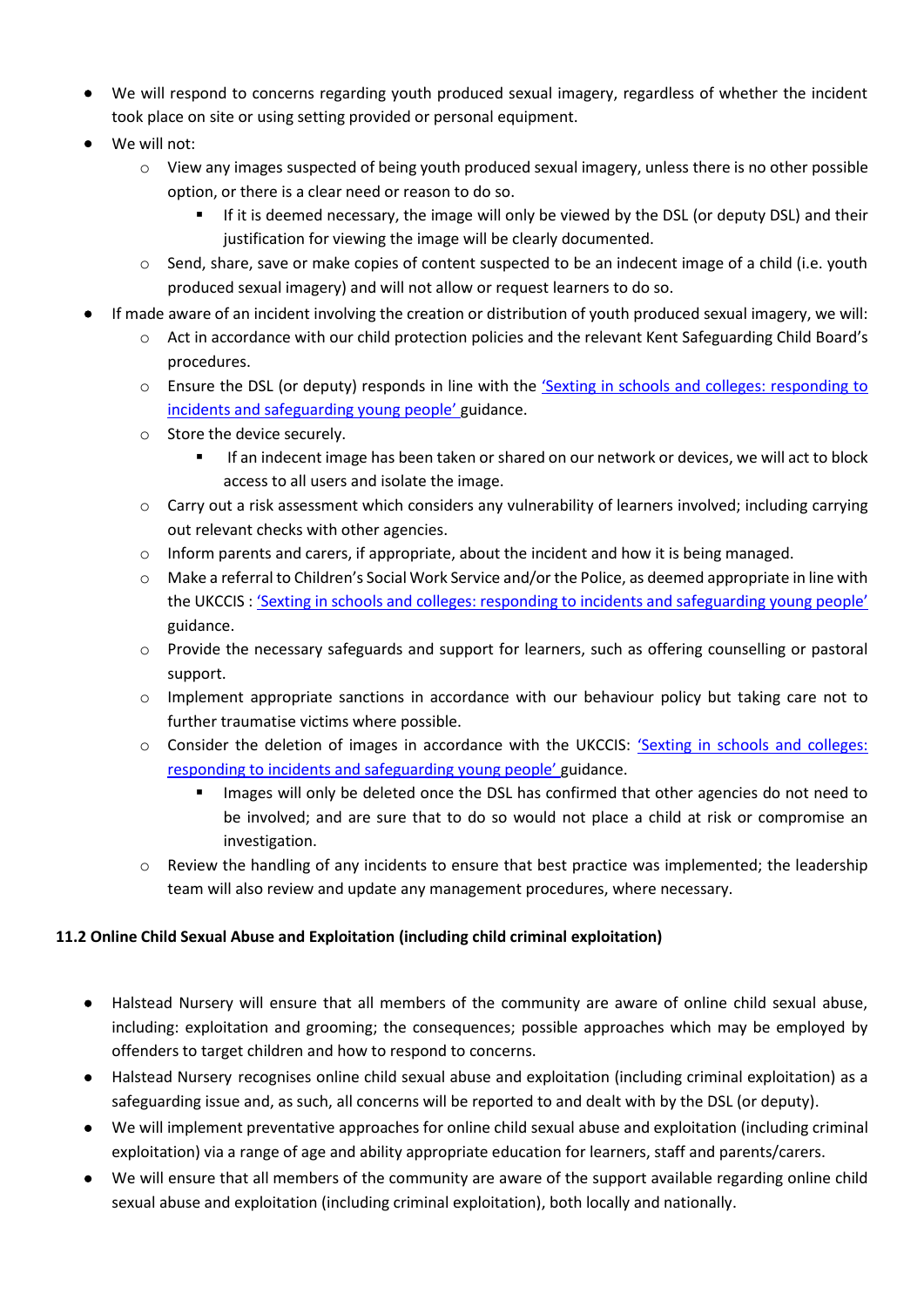- If made aware of incident involving online child sexual abuse and exploitation (including criminal exploitation), we will:
	- o Act in accordance with our child protection policies and the relevant Kent Safeguarding Child Board's procedures.
	- o If appropriate, store any devices involved securely.
	- o Make a referral to Children's Social Work Service (if required/appropriate) and immediately inform Kent police via 101, or 999 if a child is at immediate risk.
	- $\circ$  Carry out a risk assessment which considers any vulnerabilities of learner(s) involved (including carrying out relevant checks with other agencies).
	- o Inform parents/carers about the incident and how it is being managed.
	- o Provide the necessary safeguards and support for learners, such as, offering counselling or pastoral support.
	- $\circ$  Review the handling of any incidents to ensure that best practice is implemented; leadership team will review and update any management procedures, where necessary.
- We will respond to concerns regarding online child sexual abuse and exploitation (including criminal exploitation), regardless of whether the incident took place on our premises or using setting provided or personal equipment.
	- o Where possible, learners will be involved in decision making and if appropriate, will be empowered to report concerns such as via the Click CEOP report: [www.ceop.police.uk/safety-centre/](http://www.ceop.police.uk/safety-centre/)
- If we are unclear whether a criminal offence has been committed, the DSL (or deputy) will obtain advice immediately through the Education Safeguarding Team and/or Kent Police.
- If made aware of intelligence or information which may relate to child sexual exploitation (on or offline), it will be passed through to the [Child Sexual Exploitation Team](https://www.kent.police.uk/childabuse/) (CSET) by the DSL (or deputy).
- If learners at other setting are believed to have been targeted, the DSL (or deputy) will seek support from Kent Police and/or the Education Safeguarding Team first to ensure that potential investigations are not compromised.

# **11.3 Indecent Images of Children (IIOC)**

- Halstead Nursery will ensure that all members of the community are made aware of the possible consequences of accessing Indecent Images of Children (IIOC).
- We will respond to concerns regarding IIOC on our equipment and/or personal equipment, even if access took place off site.
- We will seek to prevent accidental access to IIOC by using an internet Service provider (ISP) which subscribes to the Internet Watch Foundation block list and by implementing appropriate filtering, firewalls and anti-spam software.
- If we are unclear if a criminal offence has been committed, the DSL (or deputy) will obtain advice immediately through Kent Police and/or the Education Safeguarding Team.
- If made aware of IIOC, we will:
	- o Act in accordance with our child protection policy and the relevant Kent Safeguarding Child Boards procedures.
	- o Store any devices involved securely.
	- $\circ$  Immediately inform appropriate organisations, such as the Internet Watch Foundation (IWF), Kent police or the LADO.
- If made aware that a member of staff or a learner has been inadvertently exposed to indecent images of children, we will:
	- o Ensure that the DSL (or deputy) is informed.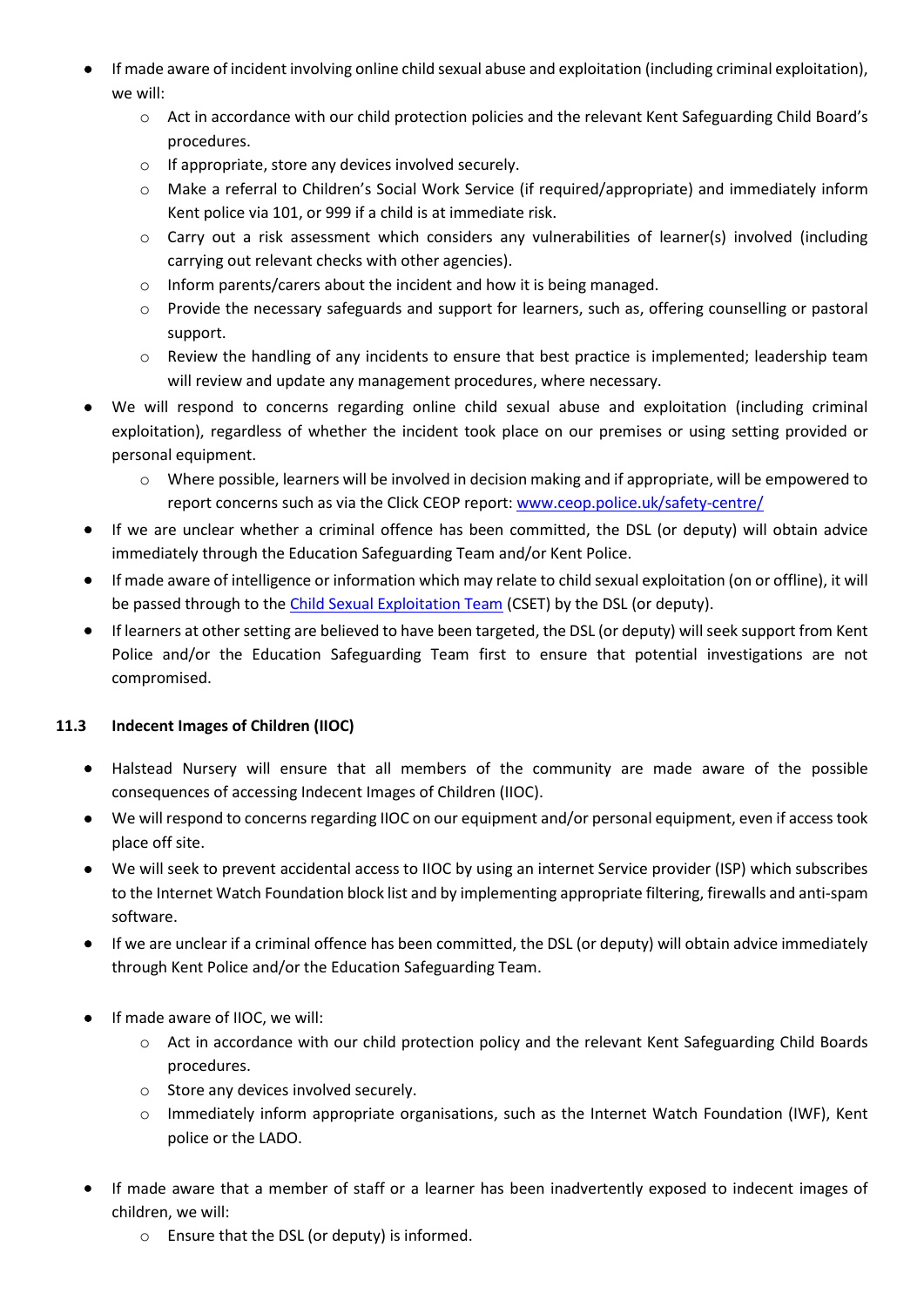- o Ensure that the URLs (webpage addresses) which contain the suspect images are reported to the Internet Watch Foundation vi[a www.iwf.org.uk](https://www.iwf.org.uk/) .
- $\circ$  Ensure that any copies that exist of the image, for example in emails, are deleted.
- o Report concerns, as appropriate to parents and carers.
- If made aware that indecent images of children have been found on the setting provided devices, we will:
	- o Ensure that the DSL (or deputy) is informed.
	- $\circ$  Ensure that the URLs (webpage addresses) which contain the suspect images are reported to the Internet Watch Foundation vi[a www.iwf.org.uk](https://www.iwf.org.uk/) .
	- $\circ$  Ensure that any copies that exist of the image, for example in emails, are deleted.
	- o Inform the police via 101 (999 if there is an immediate risk of harm) and Children's Social Work Service (as appropriate).
	- o Only store copies of images (securely, where no one else has access to them and delete all other copies) at the request of the police only.
	- o Report concerns, as appropriate to parents and carers.
- If made aware that a member of staff is in possession of indecent images of children on setting provided devices, we will:
	- o Ensure that the Manager/Chairperson of our Management Committee is informed in line with our managing allegations against staff policy.
	- o Inform the Local Authority Designated Officer (LADO) and other relevant organisations in accordance with our managing allegations against staff policy.
	- o Quarantine any devices until police advice has been sought.

#### **11.4 Cyberbullying**

Cyberbullying, along with all other forms of bullying, will not be tolerated at Halstead Nursery

#### **11.5 Online Hate**

- Online hate content, directed towards or posted by, specific members of the community will not be tolerated at Halstead Nursery and will be responded to in line with existing policies, including anti-bullying and behaviour.
- All members of the community will be advised to report online hate in accordance with relevant policies and procedures.
- The Police will be contacted if a criminal offence is suspected.
- If we are unclear on how to respond, or whether a criminal offence has been committed, the DSL (or deputy) will obtain advice through the Education Safeguarding Team and/or Kent Police.

#### **11.6 Online Radicalisation and Extremism**

- We will take all reasonable precautions to ensure that learners and staff are safe from terrorist and extremist material when accessing the internet on site.
- If we are concerned that a child or parent/carer may be at risk of radicalisation online, the DSL (or deputy) will be informed immediately, and action will be taken in line with our child protection policy.
- If we are concerned that member of staff may be at risk of radicalisation online, the Manager will be informed immediately, and action will be taken in line with the child protection and allegations policies.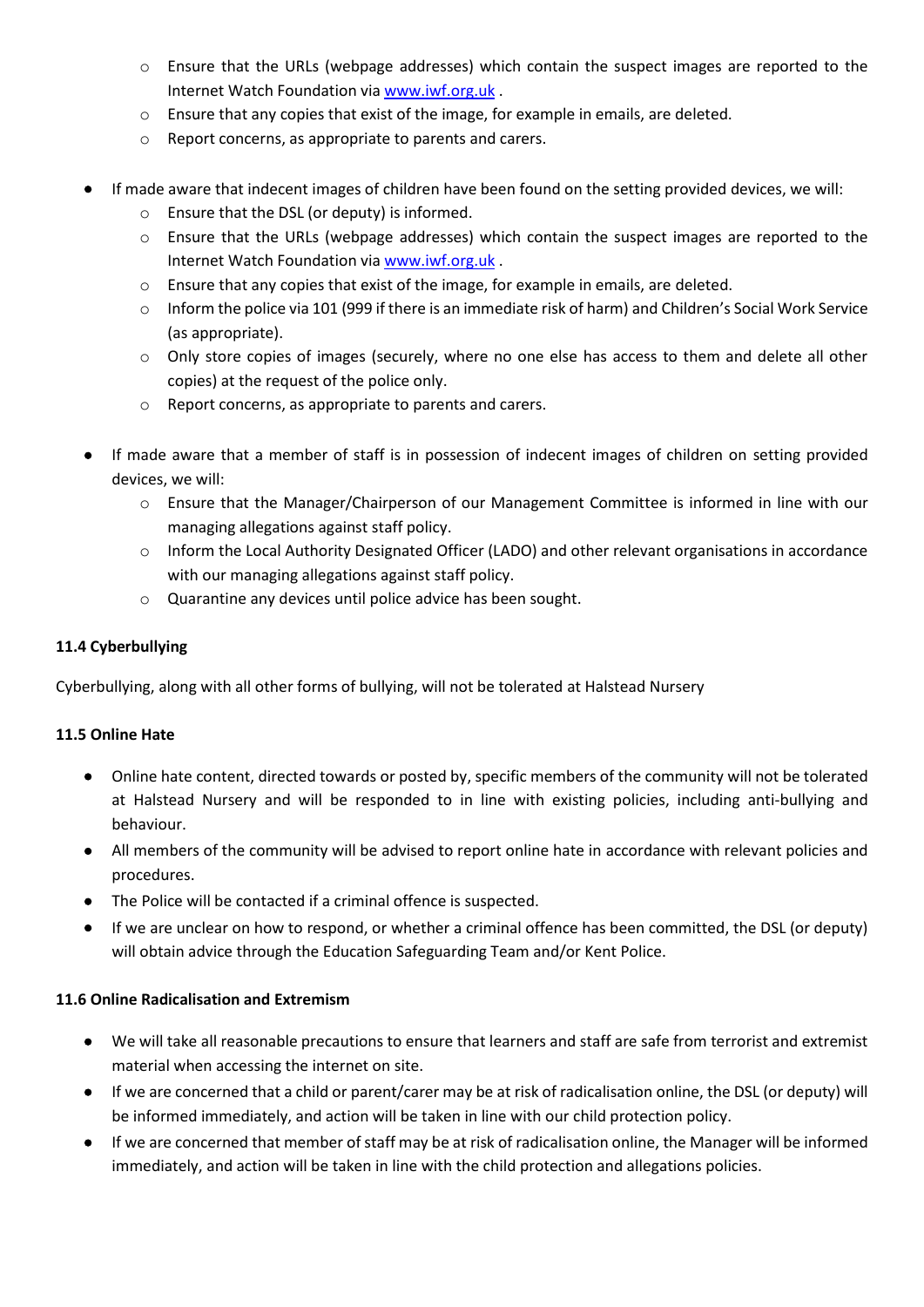Learner Acceptable Use of Technology .

Early Years and Key Stage 1 (0-6)

- I only use the internet when an adult is with me
- I only click on links and buttons online when I know what they do
- I keep my personal information and passwords safe
- I only send messages online which are polite and friendly
- I know the staff can see what I am doing online
- I always tell a member of staff if something online makes me feel unhappy or worried
- I can visit [www.thinkuknow.co.uk](http://www.thinkuknow.co.uk/) to learn more about keeping safe online
- I know that if I do not follow the rules:

#### o *I will not be able to use these devices.*

• I have read and talked about these rules with my parents/carers/staff.

# **12. Useful Links for Educational Settings**

#### **Kent Support and Guidance for Educational Settings**

#### **Education Safeguarding Team**:

- Rebecca Avery, Education Safeguarding Adviser (Online Protection)
- Ashley Assiter, Online Safety Development Officer
	- o Tel: 03000 415797
- Guidance for Educational Settings:
	- o [www.kelsi.org.uk/support-for-children-and-young-people/child-protection-and-safeguarding](http://www.kelsi.org.uk/support-for-children-and-young-people/child-protection-and-safeguarding)
	- o [www.kelsi.org.uk/child-protection-and-safeguarding/e-safety/e-safety-classroom-materials](http://www.kelsi.org.uk/child-protection-and-safeguarding/e-safety/e-safety-classroom-materials)
	- o [www.kelsi.org.uk/child-protection-and-safeguarding/e-safety/e-safety-useful-links](http://www.kelsi.org.uk/child-protection-and-safeguarding/e-safety/e-safety-useful-links)
	- o Kent Online Safety Blog: [www.theeducationpeople.org/blog/?tags=Online+Safety&page=1](http://www.theeducationpeople.org/blog/?tags=Online+Safety&page=1)

#### **KSCB:**

[www.kscb.org.uk](http://www.kscb.org.uk/)

#### **Kent Police:**

• [www.kent.police.uk](http://www.kent.police.uk/) o[r www.kent.police.uk/internetsafety](http://www.kent.police.uk/internetsafety)

In an emergency (a life is in danger or a crime in progress) dial 999. For other non-urgent enquiries contact Kent Police via 101

#### **Other:**

- Kent Public Service Network (KPSN): [www.kpsn.net](http://www.kpsn.net/)
- EiS ICT Support for Schools and Kent Schools Broadband Service Desk**:** [www.eiskent.co.uk](http://www.eiskent.co.uk/)

#### **National Links and Resources for Educational Settings**

- CEOP:
	- o [www.thinkuknow.co.uk](http://www.thinkuknow.co.uk/)